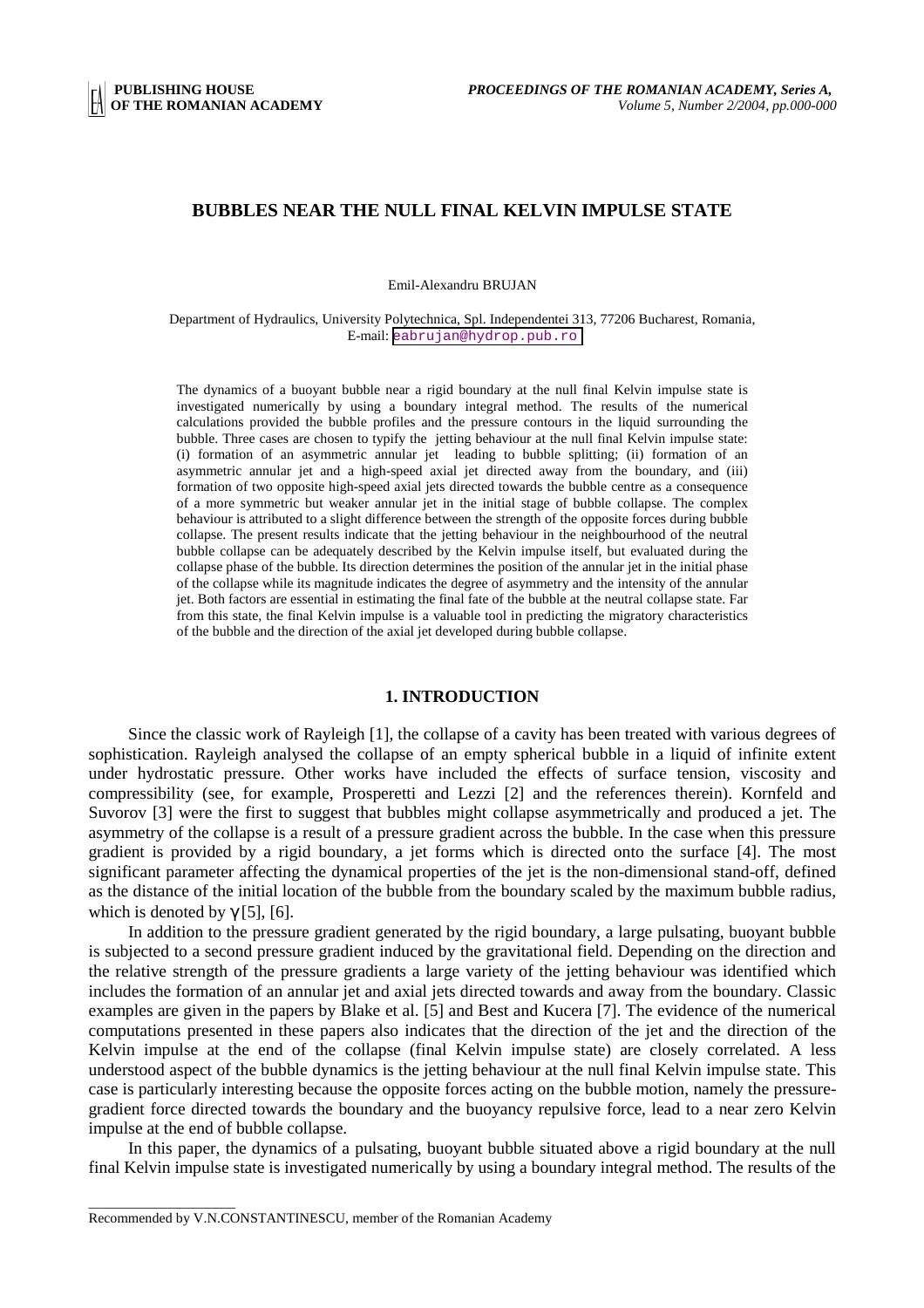numerical computations provided the bubble profiles and the pressure contours in the liquid surrounding the bubble. We found a complex jetting behaviour which depends strongly on the initial location of the bubble from the boundary. At small γ-values, an asymmetric annular jet is formed leading to bubble splitting. At intermediate γ-values, an annular asymmetric jet and an axial jet directed away from the boundary are observed. At large γ-values, two axial jets directed towards the bubble centre are developed during the collapse phase of the bubble as a consequence of a more symmetric but weaker annular jet in the initial phase of bubble collapse. Each jet is further accelerated during the final stage of the bubble collapse by a high-pressure region that develops when the bubble wall is already indented. The complex jetting behaviour is attributed to a difference between the strength of the opposite forces during the collapse phase of the bubble.

We believe that the present results are interesting in two complementary ways. First, they reveal the complex jetting behaviour of a bubble situated in two opposite pressure gradients in the neighbourhood of the null final Kelvin impulse state. Secondly, they offer an insight into the applicability of the concept of the Kelvin impulse in predicting the dynamical characteristics of a bubble at the neutral collapse state.

## **2. MATHEMATICAL FORMULATION**

The fluid mechanics of energetic, pulsating, buoyant bubbles are dominated by inertial effects because of the high velocities and short time scales leading to very high Reynolds number flows. Pressures are typically large so that the surface tension effects are best ignored. However, buoyancy forces are important in this case. We define a parameter  $\delta$  as follows:

$$
\delta = \left(\frac{\rho g R_m}{\Delta p}\right)^{1/2} \tag{1}
$$

with  $\rho$  the density of the fluid, *g* gravitational acceleration,  $R_m$  maximum bubble radius, and  $\Delta p = p_\infty - p_\nu$  the pressure scale obtained from the difference between the ambient pressure at the point of bubble generation and the vapour pressure. Physically, δ corresponds to the ratio of the velocity of the bubble associated with motion to buoyancy,  $(gR_m)^{1/2}$ , to the characteristic velocity of bubble growth or collapse  $(\Delta p/\rho)^{1/2}$ . In the calculations that follow, this latter velocity will be used to calculate velocities,  $R_m$  to scale length and  $\Delta p$ pressures.

The liquid volume  $\Omega$  surrounding the bubble is assumed inviscid and incompressible, and the motion irrotational leading to the potential flow equations with the velocity represented by the gradient of a potential

$$
\mathbf{u} = \nabla \phi \,, \ \nabla^2 \phi = 0 \tag{2}
$$

The pressure inside the cavity is assumed to be uniform and consists of a constant vapour pressure and a volume-dependent non-condensible gas pressure. A simple adiabatic model is used for the variation of cavity pressure,  $p_c$ , giving

$$
p_c = p_v + p_0 (V_0 / V)^{\kappa} \,, \tag{3}
$$

where  $p_0$  is the initial pressure of the non-condensable gas inside the bubble (corresponding to a bubble volume  $V_0$ ) and  $\kappa$  is the ratio of specific heats. The assumption of a uniform gas pressure is likely to be inaccurate over the last few percent of the collapse time but one would not expect this circumstance to induce order-of-magnitude errors in the results.

The dynamic boundary condition on the bubble surface,  $\partial\Omega_b$ , can be written as

$$
\frac{D\phi}{Dt} = \frac{1}{2} |\nabla \phi|^2 - \alpha \left(\frac{V_0}{V}\right)^{\kappa} - \delta^2 (z - \gamma) + 1 \,,\tag{4}
$$

where  $\alpha = p_0/\Delta p$  is the strength parameter. This parameter provides a measure of the magnitude of the initial partial pressure exerted by the non-condensible bubble contents. In the case of explosion bubbles this pressure is high and drives the oscillation of the bubble. The term *D/Dt* denotes the material derivative and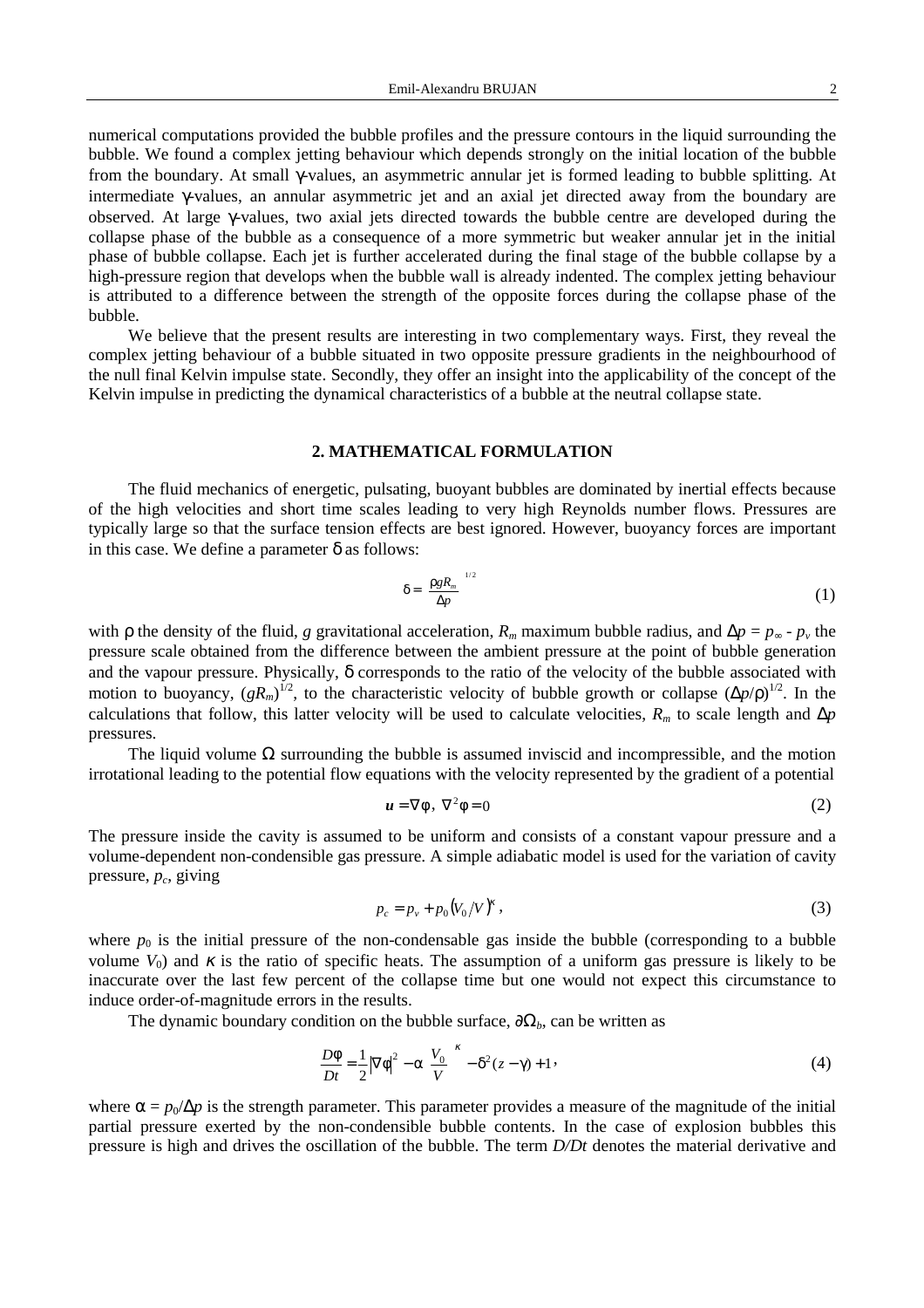Cartezian coordinates are chosen such that gravity acts in the negative *z*-direction. The kinematic condition stipulates that

$$
\frac{Dx}{Dt} = \nabla \phi \tag{5}
$$

The solution of (2) may be written in terms of an integral equation

$$
\frac{1}{2}\phi(x') = \int_{\partial\Omega} \left( \frac{\partial \phi(x)}{\partial n} G(x, x') - \phi(x) \frac{\partial G(x, x')}{\partial n} \right) dS,
$$
\n(6)

where *S* is the bubble surface and  $G(x, x')$  is the Green's function

$$
G(x, x') = \frac{1}{4\pi|x - x'|} + \frac{1}{4\pi|x - x''|}
$$
\n(7)

with  $x, x' \in \partial\Omega$  and  $x''$  the image of  $x'$  reflected about the boundary. This form of the Green function satisfies the no-flow condition through the rigid boundary.

Initial conditions are dependent on the particular application. For example, direct modelling of the temporal evolution and spatial distribution of the energy deposition during detonation is complicated, and details depends strongly on the type and geometry of the explosive charges [8]. We therefore neglect the details of the detonation process and assume that the bubble originates from a small spherical cavity of radius  $R_0$ , wall velocity  $v_0$ , and internal pressure  $p_0$  which subsequently grows to many times its initial volume. The constants in the above equations are: density of water  $\rho_0 = 998 \text{ kg/m}^3$ , polytropic exponent  $\kappa =$ 1.4, vapour pressure  $p_v = 2.35$  kPa, and static ambient pressure  $p_\infty = 100$  kPa. An arbitrary starting condition at  $t = 0$  is chosen for the numerical computations, using the Rayleigh-Plesset equation with the initial nondimensional radius of the cavity  $R_0 = 0.1383$ , the initial pressure  $\alpha = 100$ , and the initial velocity on the free surface  $v_0 = 10$ . It should be noted here that different values of the initial pressure and radial velocity show the same gross structure of bubble dynamics at null final Kelvin impulse state, with just shifted values in the γ-δ parameter space. This has been confirmed by some trial calculations with  $v_0$  in the range 1 to 100 and α up to 1000.

### **3. KELVIN IMPULSE**

The concept of the Kelvin impulse, which was applied to bubble dynamics by Benjamin and Ellis [9], provides a useful theoretical framework for interpreting the behaviour of a bubble near boundaries. The Kelvin impulse can be interpreted as a linear impulse of the bubble if one attributes a virtual mass to the bubble which corresponds to the liquid mass moving around the cavity. Since axial jets are always associated with bubble migration in the direction of the jet, it was suggested that their occurrence and direction can be predicted by analysing the Kelvin impulse at the end of the bubble collapse [5], [7], [9].

The Kelvin impulse of a cavity is defined as

$$
I = \int_{S_b} \phi n \, dS \tag{8}
$$

where  $S_b$  is the surface of the bubble. The rate of change of the Kelvin impulse is given by

$$
\frac{d\mathbf{I}}{dt} = \mathbf{F}^{\Sigma} + \mathbf{F}^{g} \,,\tag{9}
$$

with

$$
\boldsymbol{F}^{\Sigma} = -\int_{S_b} \left\{ \frac{1}{2} |\nabla \phi|^2 \boldsymbol{n} - \frac{\partial \phi}{\partial n} \nabla \phi \right\} dS \,, \tag{10}
$$

and

$$
\boldsymbol{F}^{\,g} = \delta^2 V \boldsymbol{e}_z \,, \tag{11}
$$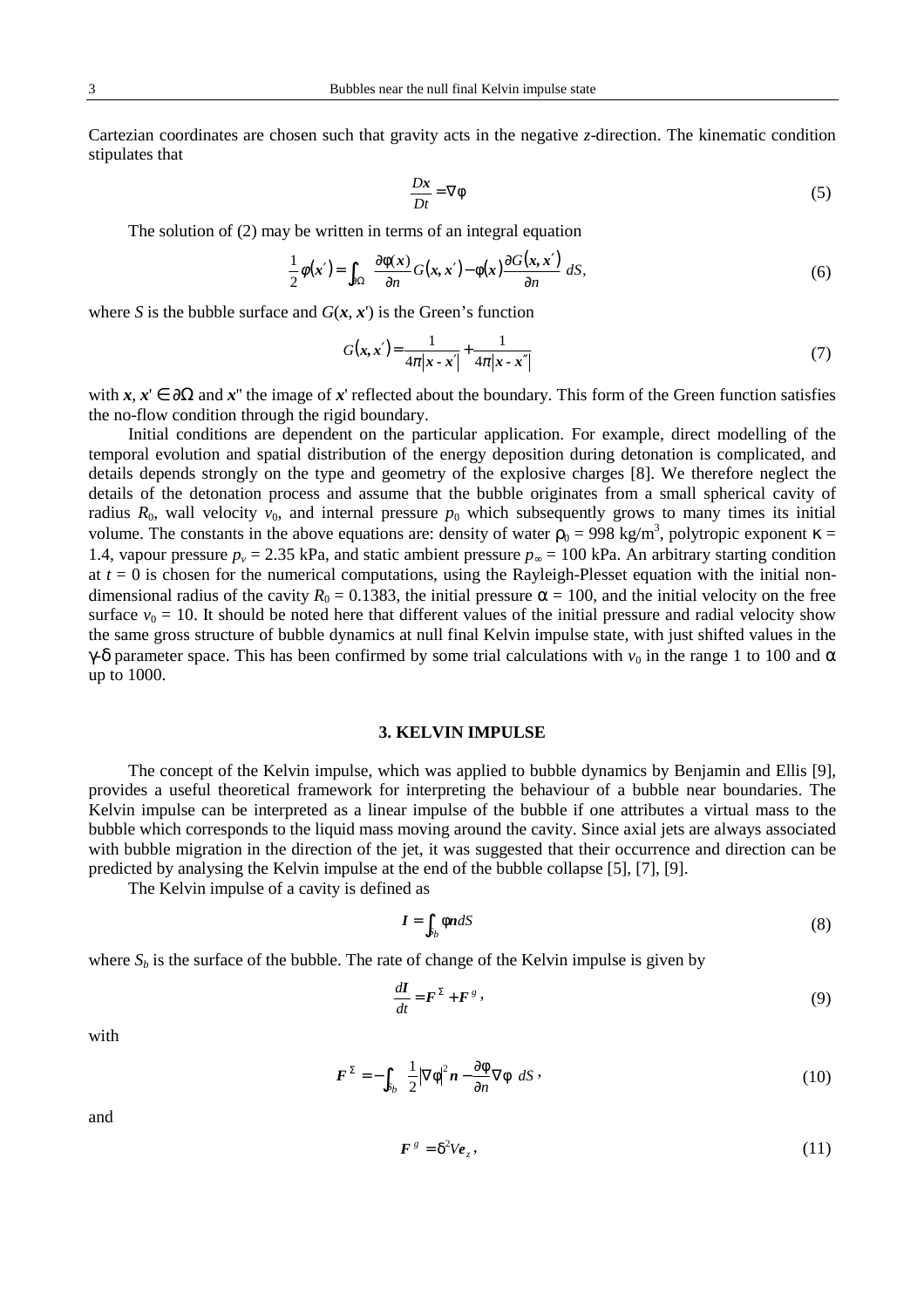$e_z$  being a unit vector in the positive *z*-direction.  $F^g$  is the buoyancy force and  $F^{\Sigma}$  is the pressure-gradient force exerted by the boundary. These expressions can be derived by using the fact that the hydrodynamic force,  $F_h$ , on the bubble is zero, where

$$
\boldsymbol{F}_h = -\frac{d\boldsymbol{I}}{dt} - \int_{S_b} \left\{ \frac{1}{2} |\nabla \phi|^2 \boldsymbol{n} - \frac{\partial \phi}{\partial n} \nabla \phi \right\} dS + \delta^2 V \boldsymbol{e}_z \tag{12}
$$

It is evident from (9) that the Kelvin impulse is a function of time, starting from zero at inception and changing sign during the lifetime of the bubble depending on the relative strength of the forces acting on the bubble motion. The interesting feature of (9) is the existence of a null Kelvin impulse state defined by  $I =$  $\int (F^{\Sigma} + F^{\sigma}) dt = 0$  at the end of the bubble lifetime. It is at this state that the strength of the competing pressuregradient and buoyancy forces is equal and the centroid of the bubble maintains its initial position.

A comment on the calculation of the Kelvin impulse is appropriate here. When the bubble is initiated very close to the rigid boundary the computations break down before the bubble reaches the minimum volume and, therefore, the final Kelvin impulse of the bubble cannot be accurately calculated. In this case, the null final Kelvin impulse state of the bubble is estimated by considering the centroid position in a very late stage of bubble collapse. With increasing the initial distance between bubble and boundary the computations describe better the final stages of bubble collapse and the calculated value of the final Kelvin impulse becomes more accurate.

#### **4. RESULTS**

#### **4.1. Final Kelvin impulse, bubble migration and jet formation**

Figure 1 shows the relation between jet formation, centroid migration and final Kelvin impulse for a stand-off of  $\gamma = 1$ . When the magnitude of the opposing forces is equal, the final Kelvin impulse is zero and a symmetric annular jet is observed in a late collapse stage. An asymmetric annular jet develops when the strength of the opposing forces are not equally strong. The asymmetric annular jet is located at the bubble part closer to the boundary when the final Kelvin impulse is directed away from the boundary  $(I(t_c) > 0)$ , while if it is directed towards the boundary  $(I(t_c) < 0)$  the annular jet will be located at the bubble part far from the boundary. Obviously, the larger the absolute value of the final Kelvin impulse, the more asymmetric is the position of the annular jet during bubble collapse. In the very late stages of the collapse, the annular jet leads to bubble splitting and the generation of two high-speed axial jets in opposite direction. These features have been also observed for motion between parallel plates [10], in an axisymmetric stagnation flow towards a rigid boundary [11], and near an elastic boundary [12]. In the limit, however, where one of the opposite forces assumes dominance, only one axial jet is formed and the bubble migrates in the direction of the dominant force. Later in the collapse phase the axial jet penetrates the opposite bubble wall and the bubble takes a toroidal shape.

A very interesting phenomenon is observed for a stand-off of  $\gamma = 2$  (figure 2). The transition from jet formation directed downwards to jet formation directed upwards, as the relative strengths of the buoyancy and pressure-gradient forces change, consists of two axial jets directed towards the bubble centre. At the null final Kelvin impulse state of the bubble the upper jet is faster and thinner than the lower one. At larger values of the final Kelvin impulse the lower jet becomes dominant, while the dominance of the upper jet is preserved at smaller values of the final Kelvin impulse. Similar results have been reported for the motion of a bubble situated in a rearward stagnation-point flow near a rigid boundary [5]. We further note that, in both examples, the direction of the final Kelvin impulse coincides with the direction of bubble migration.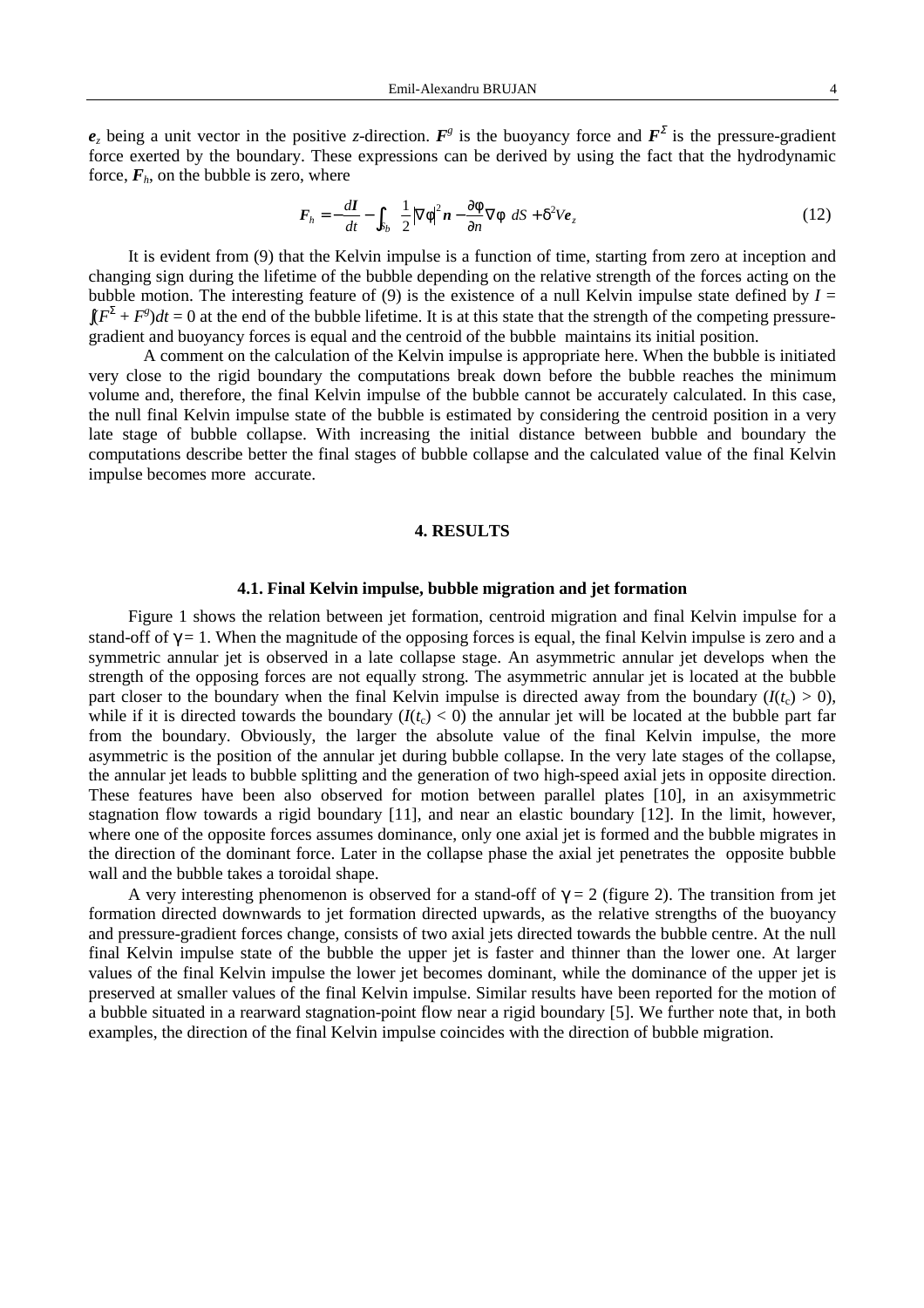

Figure 1. Centroid position of a bubble situated above a rigid boundary for  $\gamma = 1$  and different values of the buoyancy parameter. The computed bubble shape in the final collapse stage is also illustrated. The value of the Kelvin impulse at the end of the collapse is given below each bubble shape. The null final Kelvin impulse state of the bubble is considered to occur for  $\delta = 0.352$ , although the calculated value of the final Kelvin impulse is 0.03. It is at this δ-value that the centroid position in the very late collapse stage is close to the initial distance between bubble and boundary. Slightly larger or smaller values of δ result in bubble migration away-from and towards the boundary, respectively.



Figure 2. Centroid position of a bubble situated above a rigid boundary for  $\gamma = 2$  and different values of the buoyancy parameter. The computed bubble shape in the final collapse stage is also illustrated. The value of the Kelvin impulse at the end of the collapse is given below each bubble shape.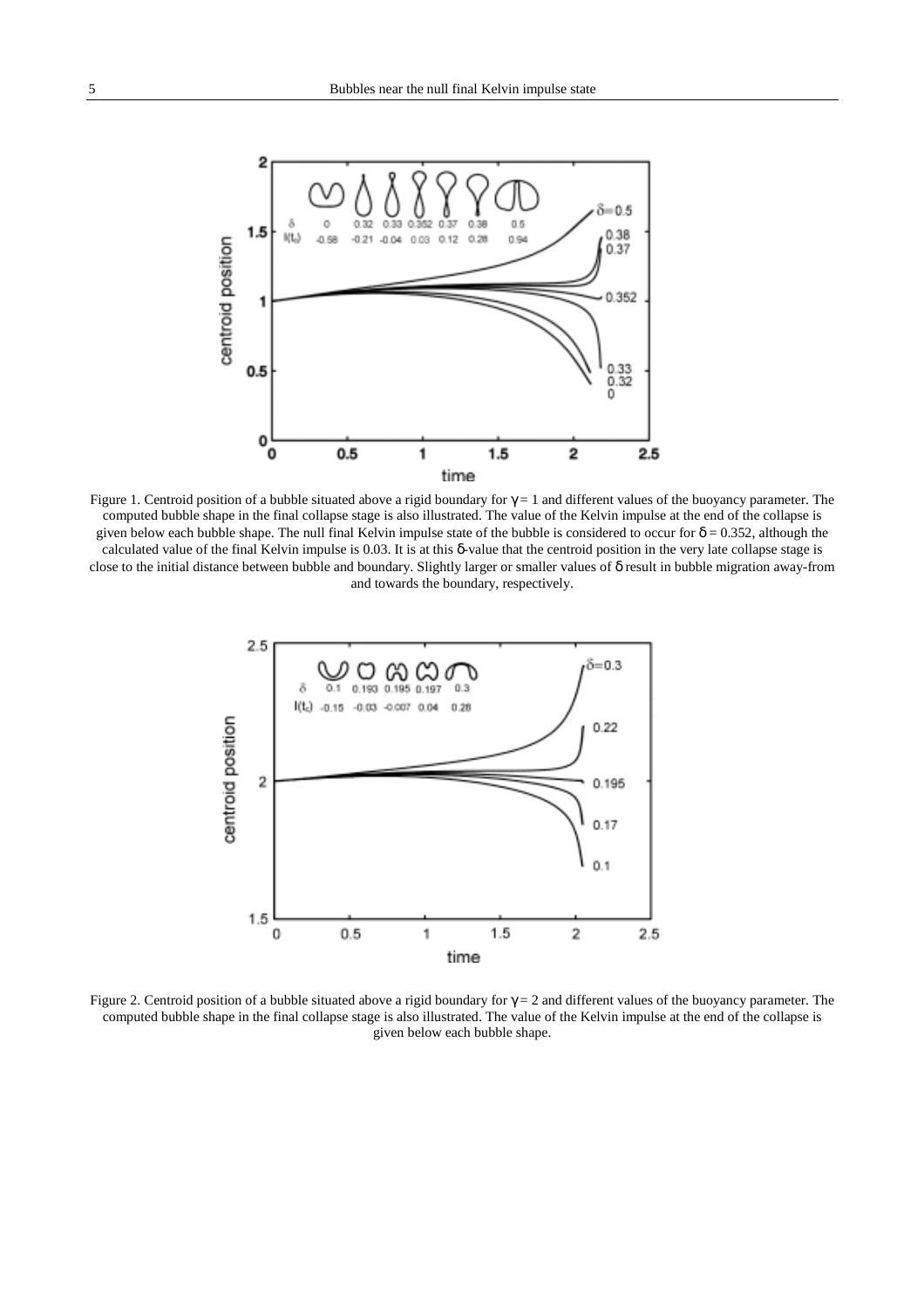In this section we give representative examples of the dynamics of a pulsating, buoyant bubble close to a rigid boundary and at the null final Kelvin impulse state. Three typical cases are identified as the initial location of the bubble from the rigid boundary is increased: (i) formation of an asymmetric annular jet leading to bubble splitting; (ii) formation of an asymmetric annular jet and an axial jet directed away from the boundary, and (iii) formation of two opposite axial jets directed towards the bubble centre. Later below we shall demonstrate that this is the only possible jetting behaviour a pulsating buoyant bubble situated near a rigid boundary can have at the null final Kelvin impulse state.



FIGURE 3. Bubble dynamics at the null final Kelvin impulse state for  $\gamma = 1$  and  $\delta = 0.352$ .



Figure 4. Bubble dynamics at the null final Kelvin impulse state for  $\gamma = 1.25$  and  $\delta = 0.292$ .

Figure 3 illustrates the temporal development of the bubble shape when the values of the stand-off and buoyancy parameter are  $\gamma = 1$  and  $\delta = 0.352$ . Although during the initial growth phase the bubble keeps its spherical symmetry, at maximum volume it becomes flattened in a direction parallel to the boundary. Once the oblate shape of the bubble is formed  $(t = 1.001)$ , it collapses from its sides leading to the production of an annular flow which is most pronounced around the surface of the bubble closer to the rigid boundary. Therefore, an "egg-timer" shape of the bubble develops in a later stage of the collapse (frames 5-7). An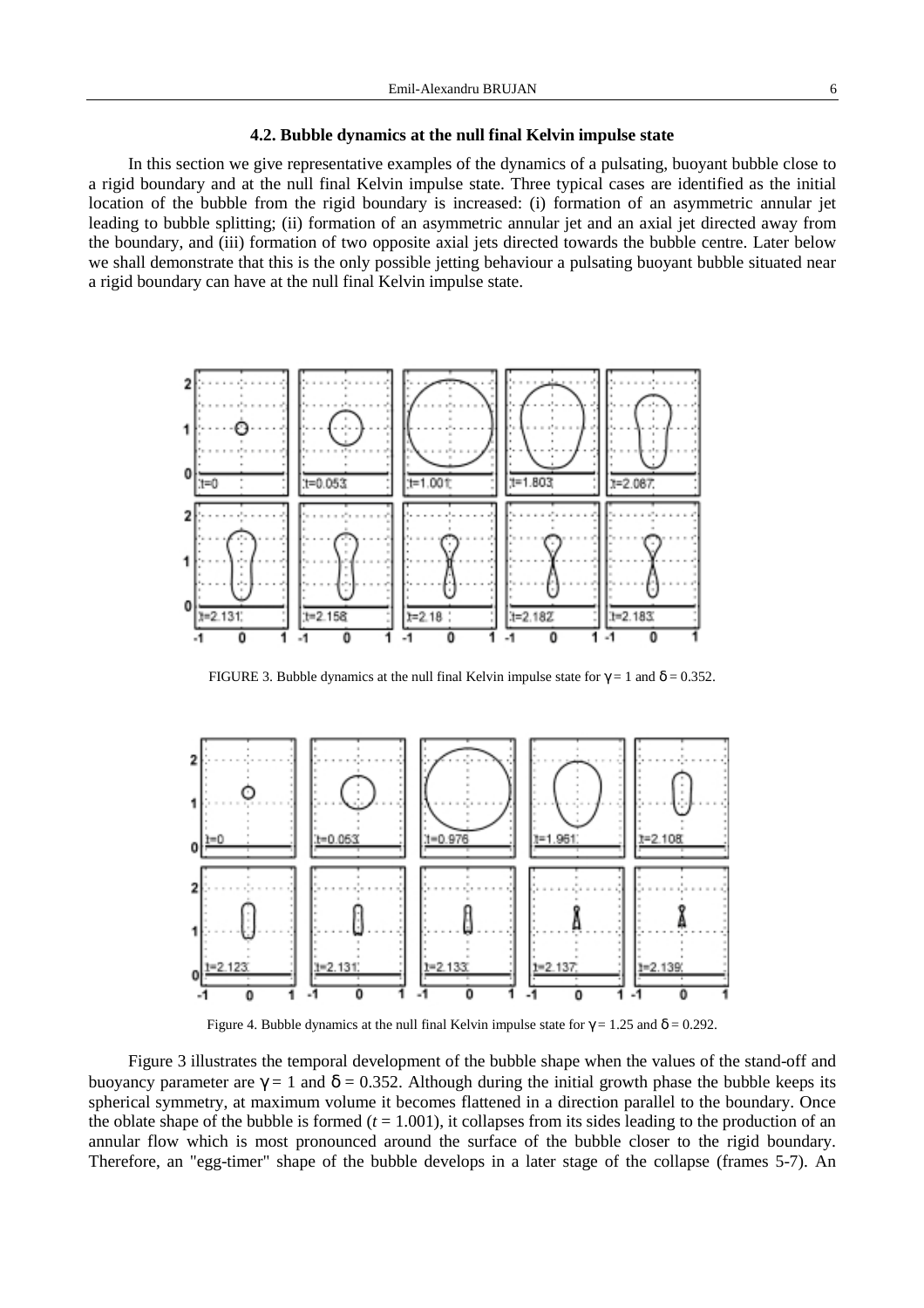additional factor contributing to the formation of the "egg-timer" shape is the low-pressure region between the collapsing cavity and the boundary which holds the bubble wall facing the boundary. The maximum velocity of the annular jet is 28 (approximately 280 m/s in absolute value) and is reached in the final stage of bubble collapse. At time *t* = 2.183, pinch-off is observed to occur and the bubble splits in two. Beyond this time the computational scheme cannot proceed. Had the calculations been allowed to continue, two highspeed axial jets emanating from the high-curvature regions of closure would be formed, the lower of which would strike the boundary with an ultra high velocity.

In figure 4 ( $\gamma = 1.25$ ,  $\delta = 0.292$ ), the bubble is situated further from the rigid boundary expanding more symmetrically towards maximum volume. In this case, the asymmetric annular flow leads to the formation of a "cone-shaped" bubble region at the side next to the boundary. The collapse of this high curvature region of the bubble subsequently produces an axial liquid jet directed away from the boundary (frames 6-10). The intensity of the annular jet is, however, high enough that the jet manifests over the whole collapse phase of the bubble. Therefore, both an annular and an axial jet are observed at the conclusion of bubble collapse. Interestingly, the location of the annular jet moves during the collapse phase from the bubble side nearest to the boundary to its side far from the boundary. As before, at closure of the neck, pinch-off occurs forming two high-speed axial jets in opposite directions. The damage potential of the high-speed liquid jet that crosses the cavity closer to the boundary is certainly lower than in the previous case because the jet is strongly decelerated on its way to the boundary by the axial jet developed at the bubble pole closer to the boundary and by the thicker liquid layer between bubble and boundary.



Figure 5. Bubble dynamics at the null final Kelvin impulse state for  $\gamma = 2$  and  $\delta = 0.195$ .

When the bubble is initiated further from the boundary (figure 5;  $\gamma = 2$ ,  $\delta = 0.195$ ), it retains much of its spherical symmetry at the maximum expansion. In this case the flow field is more symmetrical and the formation of an annular flow occurs around the bubble equator. Therefore, the bubble acquires the form of a prolate spheroid during the initial collapse phase (frames 4 and 5). Subsequently, two axial liquid jets directed towards bubble centre develop at the bubble poles. The jet directed away from the boundary develops first as a result of a higher curvature of the bubble wall close to the boundary. We note that whereas the maximum velocity of the axial jet directed towards the boundary is 30 the corresponding value for the axial jet directed away from the boundary is about 18. The fluid speed upon collapse is so high that both jets penetrate the bubble sufficiently that the bubble does not rebound in connected form. The damage capability of the bubble is even smaller in this case, on one hand, because the bubble is too far from the boundary at the end of the collapse and, on the other hand, the axial jets interfere with one another in the final collapse stage. The formation of two opposite axial jets was also observed experimentally during the collapse of cylindrical bubbles in a liquid of infinite extent [13].

The rigid boundary leads to a prolongation of the collapse time of the bubble and to a decrease of the maximum pressure in the liquid surrounding the bubble. For large γ-values, the collapse is almost spherical and the axial jets develop only in a very late stage of the collapse. Therefore, the liquid moves almost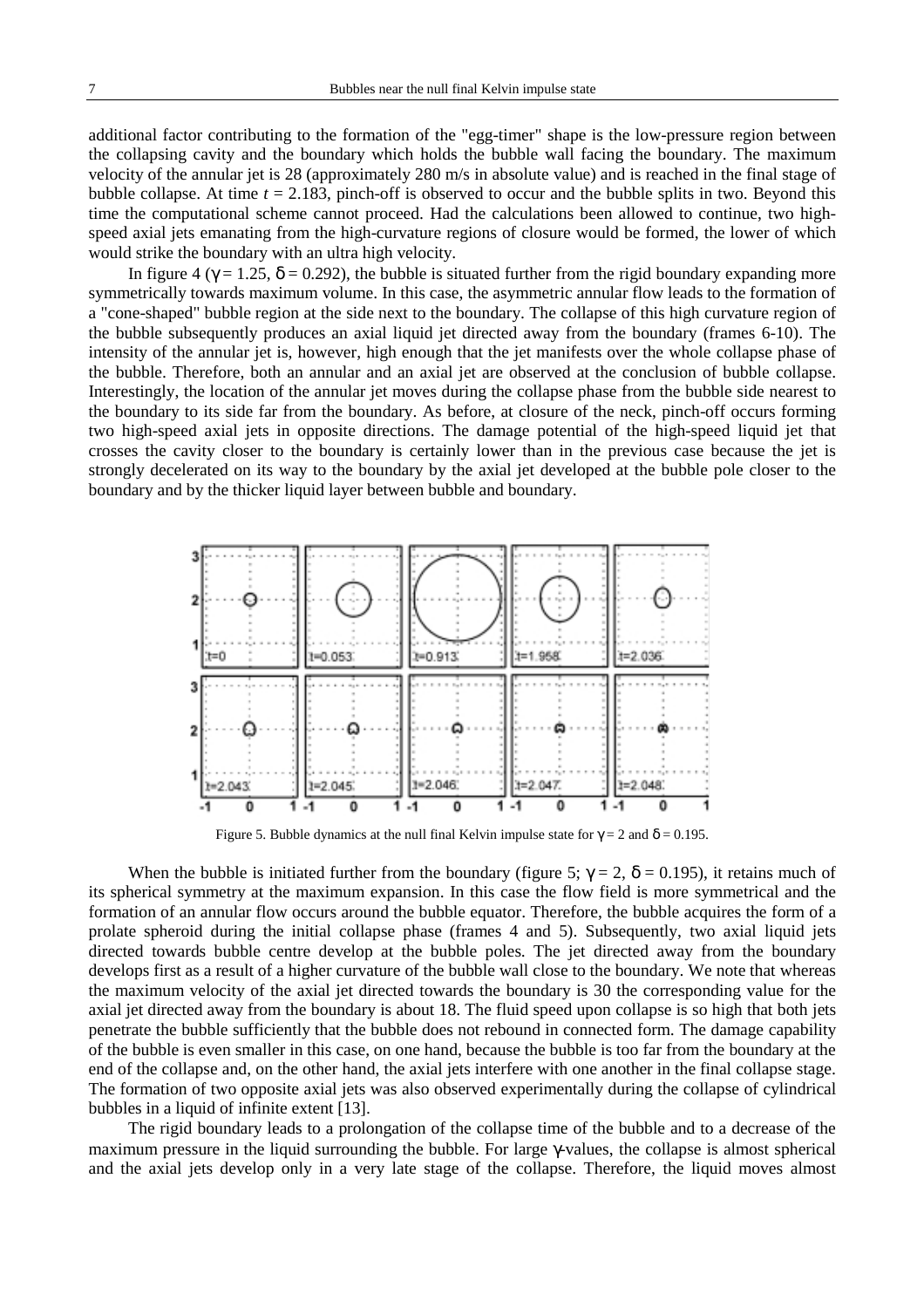radially towards the collapse centre, leading to a violent collapse with a strong compression of the bubble contents. For small γ-values, the annular flow is dominant while the upper and lower sides of the bubble are almost motionless (figure 3, frames 6-10). Thus kinetic energy is associated with this motion, so the bubble content becomes less compressed than in the case of large γ-values (compare the minimum bubble sizes for the cases illustrated in figures 3 and 5) and the pressure amplitude in the surrounding liquid is diminished.



Figure 6. Velocity of the annular jet (solid line) and axial jets directed towards the bubble centre (upper jet: dash and dot line, lower jet: dotted line) developed during bubble collapse at the null final Kelvin impulse state.

Figure 6 shows the maximum velocity of the annular jet and axial jets directed towards and away from the rigid boundary at the null final Kelvin impulse state as a function of the stand-off parameter γ. A first qualitative comment is that the maximum velocity reached by the annular jet is strikingly high with values of up to 36 at  $\gamma = 0.9$ . This value could be even higher for smaller γ-values. We note, however, that the numerical code ceases to be valid for  $γ < 0.9$  because of the very thin liquid layer between bubble and boundary. The annular jet velocity becomes smaller when  $\gamma$  is increased so that at  $\gamma = 5$  the maximum jet velocity is about 6.5. It is worth noting here that, for  $\gamma = 0.9$ , the maximum velocity of the annular jet is reached at the end of the collapse. With increasing γ, the maximum velocity of this jet is reached in an earlier stage of the collapse. On the other hand, each axial jet is characterised by a critical value of γ at which the maximum velocity of the jet attains the highest value. The axial jet directed away from the boundary is initiated at smaller γ-values and is relatively thicker and slower. It was found that an increase with one order of magnitude of the strength parameter results in an increase of the maximum velocity of the jets with a factor of 6. At these high values the assumption of liquid incompressibility adopted in the present model is no longer justified. These results give, however, an indication about how violent the collapse can be when the bubble oscillates at the null final Kelvin impulse state.

### **4.3. Jetting behaviour as a function of** γ **and** δ

Figure 7 gives an overview of the jetting behaviour as a function of the normalized distance between bubble and boundary γ and the buoyancy parameter δ. The solid line denotes the null final Kelvin impulse state where the bubble centroid maintains its initial position at the end of the collapse (neutral bubble collapse). States described by points lying above the null final Kelvin impulse curve  $(I(t_c) > 0)$  correspond to bubble migration away from the boundary, while points lying below the null final Kelvin impulse curve  $(I(t<sub>c</sub>)$ < 0), correspond to bubble migration towards the boundary. The zones where only one axial jet develops during bubble collapse are separated by regions centred around the null final Kelvin impulse curve with a complex jetting behaviour. For small γ-values, an annular jet develops leading to bubble splitting and the formation of two axial jets directed towards and away from the boundary. The bubble achieves an oblate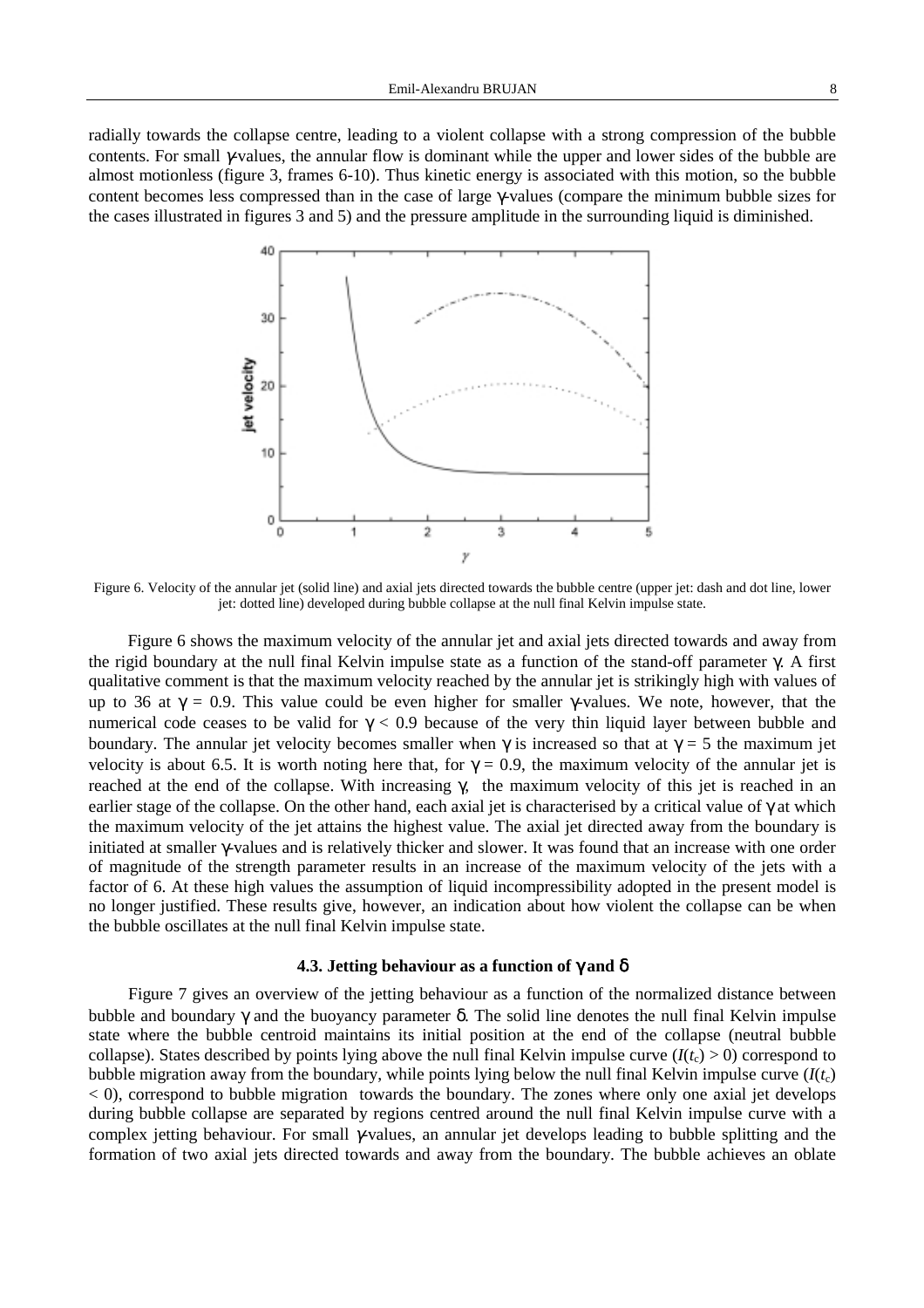shape in the early collapse phase and collapses faster from the sides in a later stage. This leads to the formation of a strong annular jet which finally separates the upper and lower parts of the bubble and generates two axial jets flowing in opposite directions. In a certain parameter range, the annular jet is accompanied by the formation of an axial jet directed away from the boundary. For large γ-values, two opposite axial jets directed towards the bubble centre are formed in the final stage of the collapse. In this case, the magnitude of the opposite forces acting on the bubble motion is, however, too small to induce a pronounced flattening of the bubble into an oblate shape which would lead to the formation of a strong annular jet. For example, for  $\gamma = 2$  and  $\delta = 0.195$ , the horizontal axis of the expanded bubble is only about 5% longer than the vertical axis (figure 5, frame 3). Because of this small deviation from sphericity the liquid is preferentially drawn in from the sides only in a very late stage of the collapse and the bubble becomes elongated along the axis of symmetry.



Figure 7. Jetting behaviour of a pulsating, buoyant bubble situated above a rigid boundary as a function of the stand-off γ and buoyancy parameter δ. The solid line denotes the null final Kelvin impulse state of the bubble. Open diamonds: annular jet leading to bubble splitting, filled diamonds: annular jet leading to bubble splitting, with axial liquid jet directed away from the boundary, and squares: two opposite axial liquid jets developed during bubble collapse. The dashed line surrounds the region where an annular jet leading to bubble splitting is generated, the dash and dot line the region where an annular jet and an axial jet directed away from the boundary develop during bubble collapse, and the dotted line the region where two opposite axial jets directed towards the bubble centre are observed



Figure 8. Kelvin impulse during the oscillation period of a bubble at the null final Kelvin impulse state. The computed bubble shapes in the final stage of the collapse are also illustrated.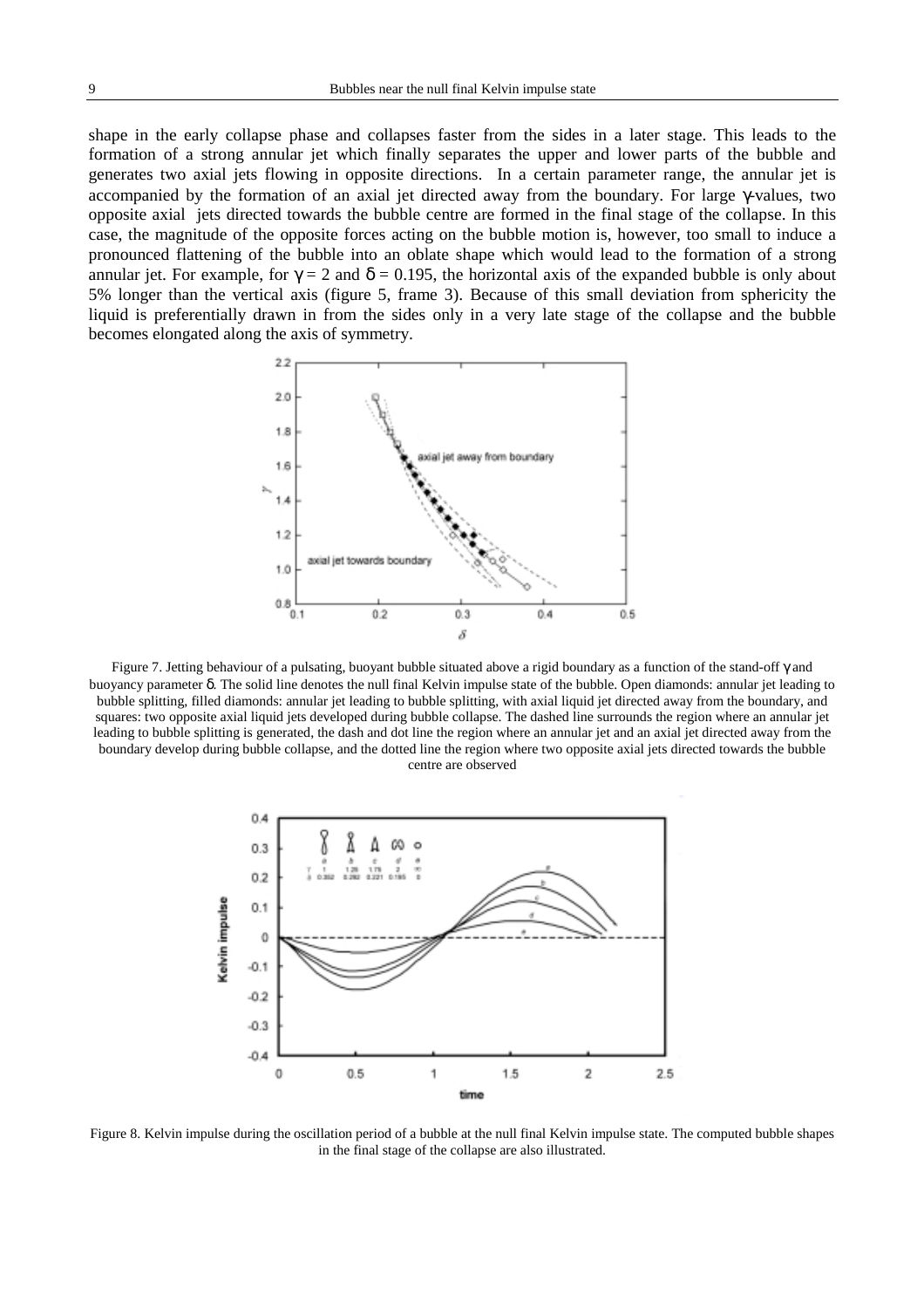It is evident that the simple analysis based on the Kelvin impulse at the end of the collapse does not portray the whole complexity of the jetting behaviour in the neighbourhood of the neutral collapse state of the bubble. It represents, however, a valuable tool in predicting the migratory characteristics of the bubble.

## **5. DISCUSSION**

#### **5.1. Jetting behaviour at the null final Kelvin impulse state**

The results presented in the previous section revealed a very complex dynamics of a pulsating, buoyant bubble near a rigid boundary at the null final Kelvin impulse state. This includes formation of an annular jet and axial jets directed towards the bubble centre. The basic question we wish to address here is, why the bubble has so many types of behaviour for the same value of the Kelvin impulse at the conclusion of the collapse? A qualitative answer can be formulated by studying the Kelvin impulse during the collapse phase of the bubble. Figure 8 shows the variation with time of the Kelvin impulse during the first oscillation period of the bubble for different initial location of the bubble from the boundary. The starting point in explaining the mechanisms governing the jetting behaviour is given by the observation that during the collapse phase of the bubble the Kelvin impulse is directed away from the boundary. Since the buoyancy force is proportional to the bubble volume and since the pressure-gradient force is strongly manifested only in the late collapse stages, the magnitude of the buoyancy force is larger over the entire collapse phase of the bubble. (During the growth phase of the bubble the Kelvin impulse is directed towards the boundary because the bubble side nearest to the boundary moves into a region of higher relative impedance than the opposite side even though the velocities are similar. However, this feature has no consequence for jet formation). Therefore, the annular flow is developed around the lower section of the bubble, in accord with the general principles of annular jet formation discussed above. Since the Kelvin impulse increases with decreasing γ, the annular flow is initiated closer to the lower pole of the bubble with lower γ. The asymmetric annular flow results in the formation of a high-curvature region at the lower part of the bubble with the subsequent production of an axial jet directed away from the boundary. According to Lauterborn [14], jet formation can be explained by differently curved parts of the bubble surface, as the proportional relation between radius and collapse time (Rayleigh's formula) may be adopted for local radii as well. More highly curved parts of a bubble corresponding to a smaller bubble radius collapse faster than less curved parts leading to the formation of a liquid jet that threads the bubble. At very small  $\gamma$ -values ( $\gamma \leq 1.1$ ), the bottom flow is inhibited by the rigid wall and the axial jet directed away from the boundary does not develop. It is interesting to note here that the formation of the axial jet directed away from the boundary would lead to a significant value of the Kelvin impulse in a very late collapse stage. This process is, however, prevented by the movement of the annular jet towards the upper bubble pole during the collapse phase so that the Kelvin impulse becomes zero at the end of the collapse. For example, when the axial jet is not developed ( $\gamma = 1$ ), the final position of the annular jet is around the bubble equator. In contrast, for  $\gamma = 1.75$  where a strong axial jet develops, the annular jet is manifested as a constriction of the polar region of the bubble on the side far from the boundary. If the calculations were to proceed further we would observe a second axial jet at the upper side of the bubble. With increasing γ, the annular flow becomes more and more symmetric leading to the formation of a prolate shape of the bubble. The top and bottom of the elongated bubble, i.e. the parts of the bubble with the highest curvature, collapses faster inducing the formation of two axial jets directed towards the bubble centre. The velocity of the upper axial jet is, however, larger than that of the lower axial jet to balance the increase of the Kelvin impulse due to the earlier formation of the lower jet. At very large γ-values, the velocity of the axial jets tends to become equal. Only in the limit  $\gamma \to \infty$  and  $\delta = 0$ , the Kelvin impulse is zero over the whole oscillation period and the bubble keeps the spherical shape throughout its motion.

Unfortunately, despite the numerous experimental studies on the behaviour of underwater explosions near rigid boundaries [15], [16], [17], no experimental data exist with which to make a direct comparison of our simulations. This fact is not surprising taking into account how thin is the region centred around the null final Kelvin impulse state with the complex jetting behaviour. More accurate experimental studies are needed before a confirmation of the present results becomes possible. The present results suggest, however, a violent collapse of the bubble in the neighbourhood of the null final Kelvin impulse state. The most pronounced damage of the nearby boundary is likely to occur for γ-values smaller than one where the annular jet leads to bubble splitting and the formation of a high-speed axial jet directed towards the boundary. This jet is further accelerated by the shock waves emitted upon the collapse of the upper part of the bubble on the cavity closer to the boundary (see, for example, [12]). Besides this, the high pressure and temperature developed inside the collapsing bubble are also potential damage mechanisms of the nearby boundary.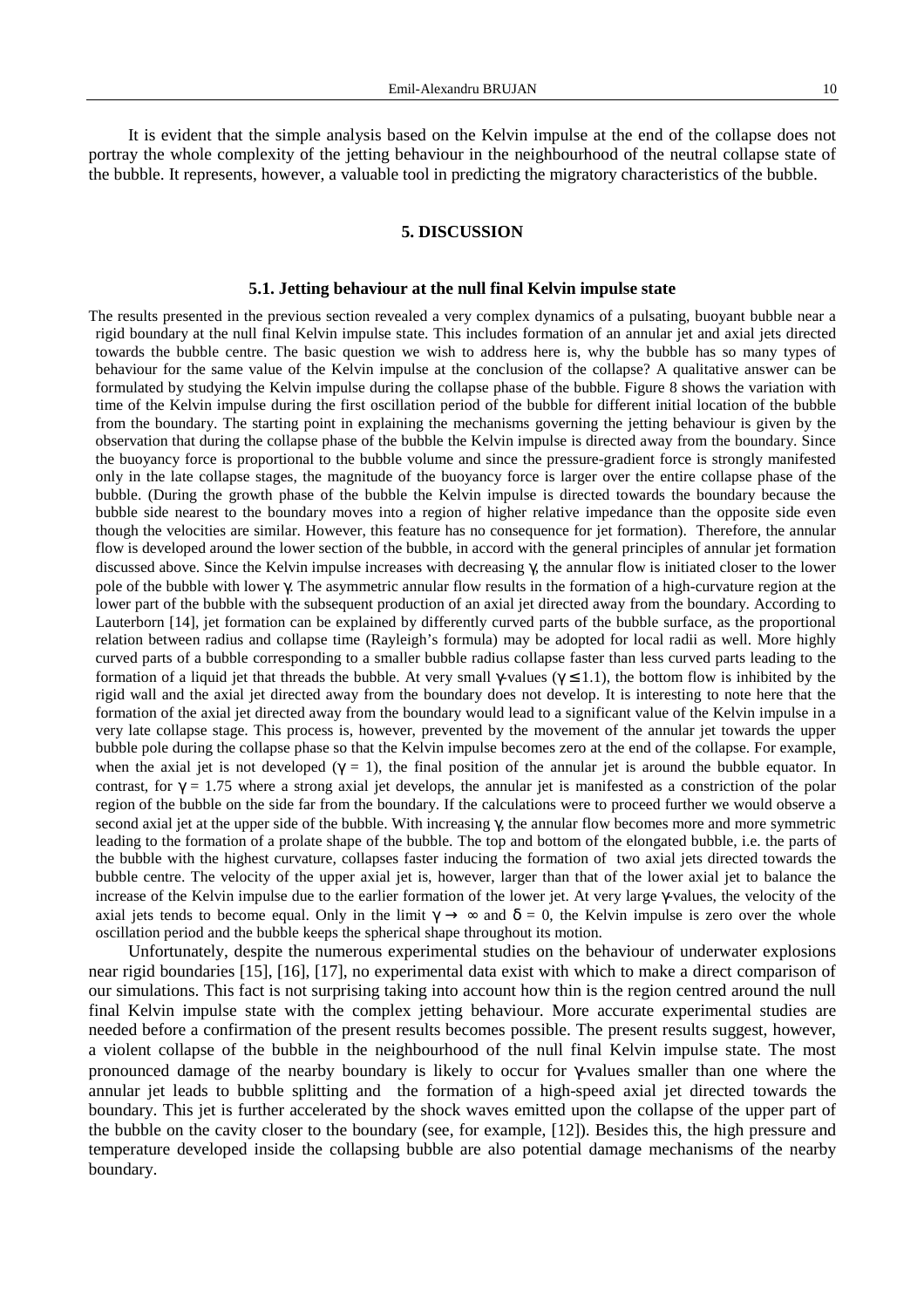## **5.2. A particular case: bubble motion between two parallel flat boundaries**

A bubble oscillating between two parallel flat rigid boundaries is subjected to two opposite pressuregradient forces. In this case, the null final Kelvin impulse state is obtained when the bubble is initiated at equal distance from the boundaries. It is here that the opposite pressure gradients acting on the bubble motion are of equal importance when summed over the bubble period and the Kelvin impulse is zero during both the growth and collapse phase of the bubble. Therefore, a symmetric annular flow is developed during bubble collapse. The experimental results of Chahine [10] indicate that for small γ-values the annular flow determines the formation of an equatorial jet leading to bubble splitting and the formation of two axial jets of equal velocity directed towards and away from the boundary. Furthermore, the intensity of the annular flow becomes weaker and weaker with increasing the distance between the boundaries in agreement with the present result illustrated in figure 6. It is expected that for a sufficiently large distance between the boundaries the bubble achieves a prolate shape during collapse leading to the formation of two axial jets of equal velocity directed towards the bubble centre. Although no direct observation is available in literature, the numerical calculations of Shima and Sato [18] indicates that two opposite axial jets can be formed when a bubble with an initially prolate spheroidal shape collapses between two flat rigid boundaries. It should be noted here that an experimental evidence of this feature seems to be a real challenge since, as shown in figure 5, the axial jets are formed during the very late stage of the collapse where the bubble is at the minimum volume.

# **5.3. A more complex case: bubble motion near an elastic boundary**

The bubble dynamics near an elastic wall also belongs to the class of motion in the presence of opposite pressure gradients. As in the case of a rigid wall, the bubble oscillation is associated with a pressure gradient directed towards the wall due to the low pressure region between bubble and wall developed during bubble collapse. Unlike the rigid wall, however, the material is compressed during bubble expansion, it rebounds, and thus creates a flow and a pressure gradient directed away from the wall. Recent experimental results [12] indicate that a dominant feature of the bubble behaviour at the neutral collapse state is the formation of an asymmetric annular jet around the bubble part closer to the elastic wall. This indicates, according to the present analysis, that the Kelvin impulse is directed away from the boundary during bubble collapse. This assertion is supported by the observation that the rebound of the elastic boundary starts before the bubble reaches its maximum expansion. The magnitude of the pressure gradient induced by the rebounding boundary is thus larger than that of the pressure gradient directed towards the wall which is strongly manifested only during the very late stage of the collapse and, consequently, the Kelvin impulse is directed away from the elastic wall during the whole collapse phase of the bubble. Furthermore, the movement of the annular jet towards the opposite bubble pole during bubble collapse was also observed, in agreement with the results of the present calculations. The particularity of this case is the suppression of the axial jet directed away from the boundary at the neutral collapse state of the bubble. This is due, on one hand, to the uplifting of the elastic wall during bubble collapse which keeps the bubble in close proximity to the wall even in a very late stage of its collapse and, on the other hand, to the jet-like ejection of the boundary material which penetrates the bubble pole facing the elastic wall. With increasing the stiffness of the boundary, the amplitude of the boundary deformation becomes smaller leading to a smaller magnitude of the Kelvin impulse during bubble collapse and to the formation of a more symmetric and weaker annular jet during bubble collapse. Although this is a prerequisite for the formation of two axial jets directed towards bubble centre, this case was not observed in experiment. It should be noted, however, that the experiment was conducted for values of the static elastic modulus of the material of up to 2 MPa. Therefore, further careful experiments using stiffer materials need to be done to validate this theoretical result.

### **6. CONCLUSIONS**

The dynamics of a pulsating, buoyant bubble bubble near a rigid boundary at the null final Kelvin impulse state is investigated numerically by using a boundary integral method. This case is particularly interesting because the opposite forces acting on the bubble, namely, the buoyancy force directed away from the boundary and the pressure-gradient force directed towards the boundary, are of equal importance when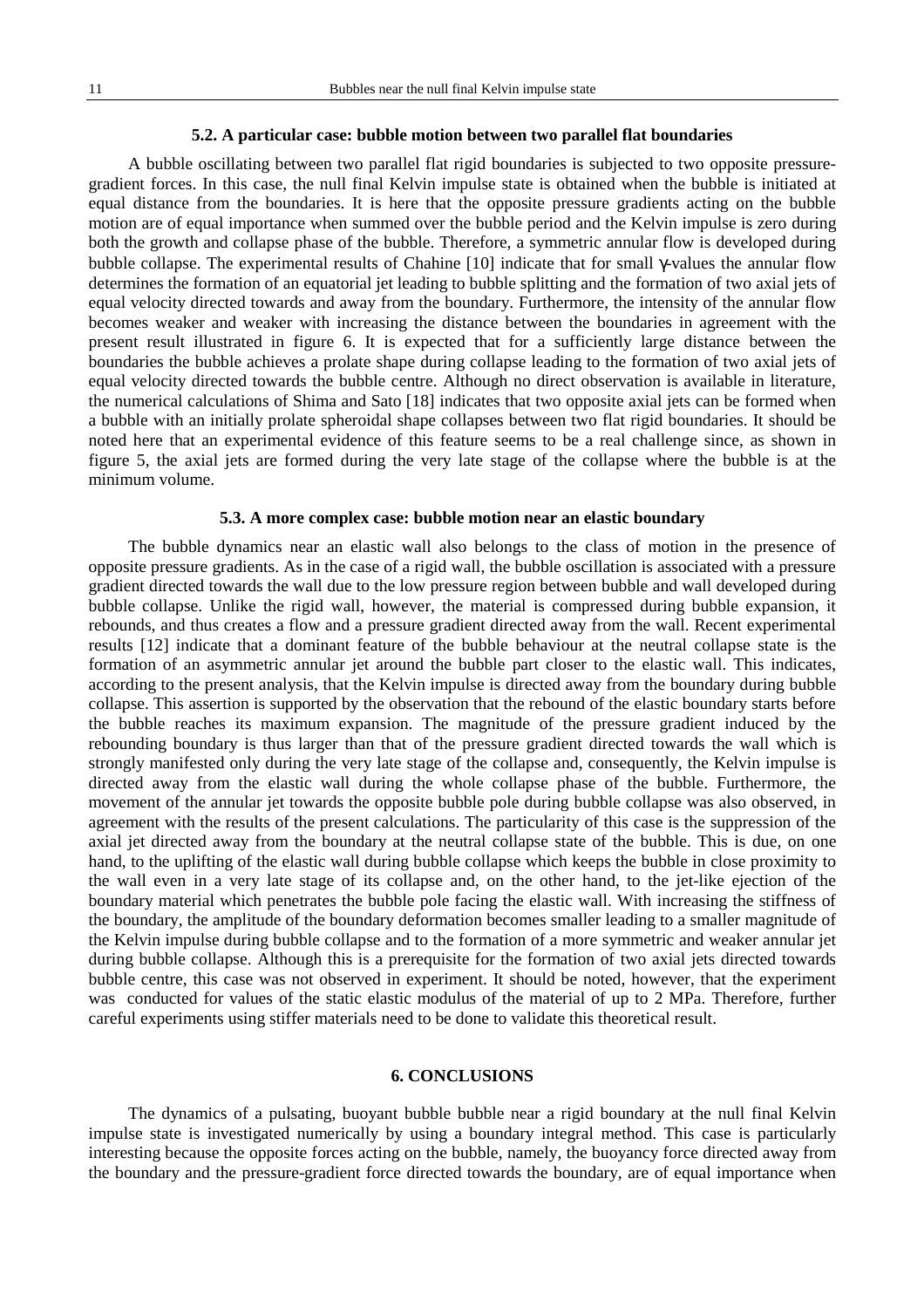summed over the bubble period at the end of the bubble collapse. The bubble dynamics shows a large variation in the jetting behaviour depending on the initial distance between bubble and boundary. The complex behaviour is attributed to a difference between the strength of the opposite forces during the collapse phase of the bubble.

The dominant feature of the bubble dynamics is the formation of an asymmetric annular flow around the lower part of the bubble during collapse. The annular flow is a result of the oblate spheroidal shape of the bubble at its maximum expansion, while the asymmetry of the flow is a consequence of a relatively larger magnitude of the buoyancy force in the initial stage of the collapse. This results in a higher curvature of the lower bubble wall and subsequent formation of a high-speed axial liquid jet directed away from the boundary. In a later collapse stage the annular jet moves towards the upper part of the bubble to prevent the increase of the Kelvin impulse induced by the formation of the axial jet. At very small γ-values, the formation of the axial jet is inhibited by the boundary and only the annular jet is manifested during bubble collapse. At very large γ-values, the bubble behaviour is characterized by the formation of two axial jets directed towards the bubble centre. This is a consequence of the prolate spheroidal shape of the collapsing cavity which, in turn, is caused by a more symmetric but weaker annular flow in the initial stage of the collapse.

The present results also demonstrates that the Kelvin impulse provides accurate predictions of the jetting behaviour even in the neighbourhood of the neutral collapse state of a bubble. The direction of the Kelvin impulse during the collapse phase of the bubble determines the position of the annular jet in the initial stage of the collapse while its magnitude indicates the degree of asymmetry and the intensity of the annular jet. These are the essential factors in estimating the final fate of a bubble situated in opposing pressure gradients and near the neutral collapse state of the bubble. Far from this state, the final Kelvin impulse is an extremely valuable and accurate tool in predicting the migratory characteristics of the bubble and the direction of the axial jet developed during bubble collapse.

### **ACKNOWLEDGEMENTS**

This study has been partially supported by EPSRC (grant GR/N36868/01) and CNCSIS (Grant 122/2003).

#### **REFERENCES**

- 1. 1. RAYLEIGH, LORD, On the pressure developed in a liquid during the collapse of a spherical cavity. Philosophical Magazine, **34**, pp. 94-98, 1917
- 2. 2. PROSPERETTI, A., LEZZI, A., Bubble dynamics in a compressible liquid. Part 1. First order theory. Journal of Fluid Mechanics, **168**, pp. 457-478, 1986.
- 3. 3. KORNFELD, M., SUVOROV, L., On the destructive action of cavitation. Journal of Applied Physics, **15**, pp. 495-506, 1944.
- 4. 4. PLESSET, M.S., CHAPMAN, R.B., Collapse of an initially spherical vapour cavity in the neighbourhood of a solid boundary. Journal of Fluid Mechanics, **47**, pp. 283-290, 1971.
- 5. 5. BLAKE, J.R., TAIB, B.B., DOHERTY, G., Transient cavities near boundaries. Part 1. Rigid boundary. Journal of Fluid Mechanics, **170**, pp. 479-497, 1986.
- 6. 6. VOGEL, A., LAUTERBORN, W., TIMM, R., 1989 Optical and acoustic investigations of the dynamics of laser-produced cavitation bubbles near a solid boundary. Journal of Fluid Mechanics, **206**, pp. 299-338, 1989.
- 7. 7. BEST, J.P., KUCERA, A., A numerical investigation of non-spherical rebounding bubbles. Journal of Fluid Mechanics, **245**, pp. 137-154, 1992.
- 8. 8. COLE, R.H., Underwater explosions. Princeton University Press, 1948.
- 9. 9. BENJAMIN, T.B., ELLIS, A.T., The collapse of cavitation bubbles and the pressures thereby produced against solid boundaries. Philosophical Transactions of the Royal Socitey London A, **260**, pp. 221-240, 1966.
- 10. 10. CHAHINE, G.L., Experimental and asymptotic study of nonspherical bubble collapse. Applied Scientific Research, **38**, pp. 187-197, 1982.
- 11. 11. ROBINSON, P.B., BLAKE, J.R., Dynamics of cavitation bubble interactions. In Proceedings IUTAM Symposium "Bubble Dynamics and Interface Phenomena" (ed. J. R. Blake et al.), pp. 55-64, 1994, Kluwer.
- 12. 12. BRUJAN, E.A., NAHEN, K., SCHMIDT, P., VOGEL, A., Dynamics of laser-induced cavitation bubbles near elastic boundaries: Influence of the elastic modulus. Journal of Fluid Mechanics, **433**, pp. 283-314, 2001.
- 13. 13. GODWIN, R.P., CHAPYAK, E.J., NOACK, J., VOGEL, A., Aspherical bubble dynamics and oscillation times. SPIE Proceedings, **3601**, pp. 225-237, 1999.